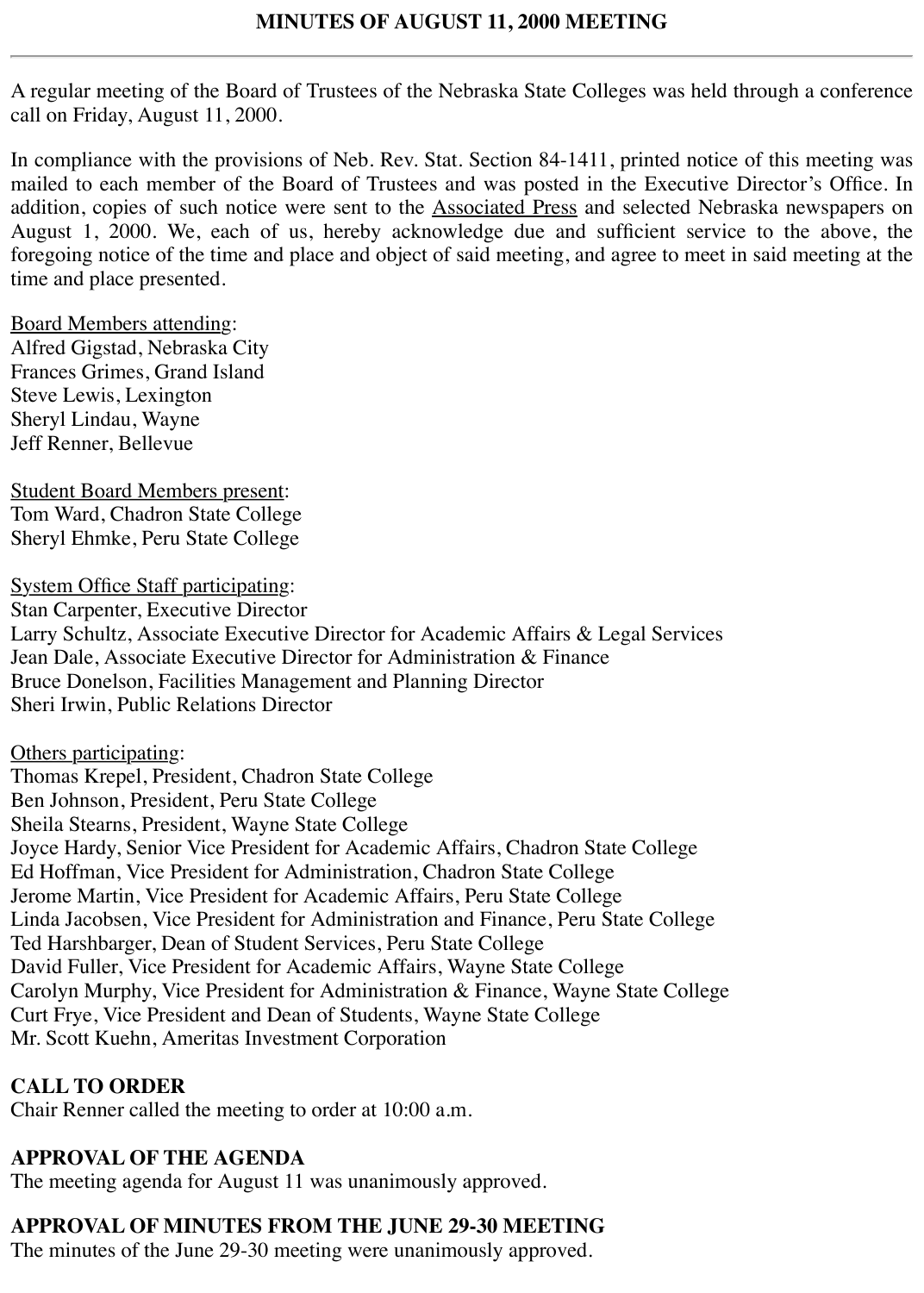# **ITEMS FOR DISCUSSION AND ACTION**

## **Academic and Personnel Committee**

### Personnel Recommendations

A motion to approve the personnel recommendations submitted by the Colleges was unanimously approved.

### **Fiscal and Facilities Committee**

### Nebraska Development Youth Network

A motion to approve a \$50,000 budget request for a statewide director for the Nebraska Development Youth Network to be housed at Wayne State College was unanimously approved. The request will be separate and apart from the NSC budget request.

### LB 309 Capital Construction Requests

A motion to approve the 2001-2003 biennium LB 309 budget requests was unanimously approved.

|                                        |  | <b>Chadron</b>   | Peru             | <b>Wayne</b>   | <b>System Total</b> |
|----------------------------------------|--|------------------|------------------|----------------|---------------------|
| Fire & Life Safety - Class I           |  | 101,200          | 126,000          | 136,600        | 363,800             |
| Fire & Life Safety - Class II          |  | 81,000           | 292,500          | 1,137,282      | 1,510,782           |
| Fire & Life Safety - Class III         |  | 398,125          | $\overline{0}$   | 10,600         | 408,725             |
| <b>Total Fire &amp; Life Safety</b>    |  | 580,325          | 418,500          | 1,284,482      | 2,283,307           |
|                                        |  |                  |                  |                |                     |
| Deferred Repair - Class I              |  | 115,500          | 250,000          | $\overline{0}$ | 365,500             |
| Deferred Repair - Class II             |  | 15,000           | 140,000          | 72,000         | 227,000             |
| Deferred Repair - Class III            |  | 35,000           | 134,000          | 26,000         | 195,000             |
| <b>Total Deferred Repair</b>           |  | 165,500          | 524,000          | 98,000         | 787,500             |
|                                        |  |                  |                  |                |                     |
| ADA - Class I                          |  | 47,500           | 232,000          | 330,000        | 609,500             |
| ADA - Class II                         |  | $\boldsymbol{0}$ | $\overline{0}$   | 665,000        | 665,000             |
| <b>ADA</b> - Class III                 |  | $\boldsymbol{0}$ | $\boldsymbol{0}$ | 493,545        | 493,545             |
| <b>Total ADA</b>                       |  | 47,500           | 232,000          | 1,488,545      | 1,768,045           |
|                                        |  |                  |                  |                |                     |
| <b>Energy Conservation - Class I</b>   |  | 247,000          | 295,000          | $\overline{0}$ | 542,000             |
| <b>Energy Conservation - Class II</b>  |  | 403,000          | 47,000           | 29,500         | 479,500             |
| <b>Energy Conservation - Class III</b> |  | 193,700          | 7,000            | 14,000         | 214,700             |
| <b>Total Energy Conservation</b>       |  | 843,700          | 349,000          | 43,500         | 1,236,200           |
|                                        |  |                  |                  |                |                     |
| <b>Total All Categories</b>            |  | 1,637,025        | 1,523,500        | 2,914,527      | 6,075,052           |

Revised Prioritization of Capital Construction Projects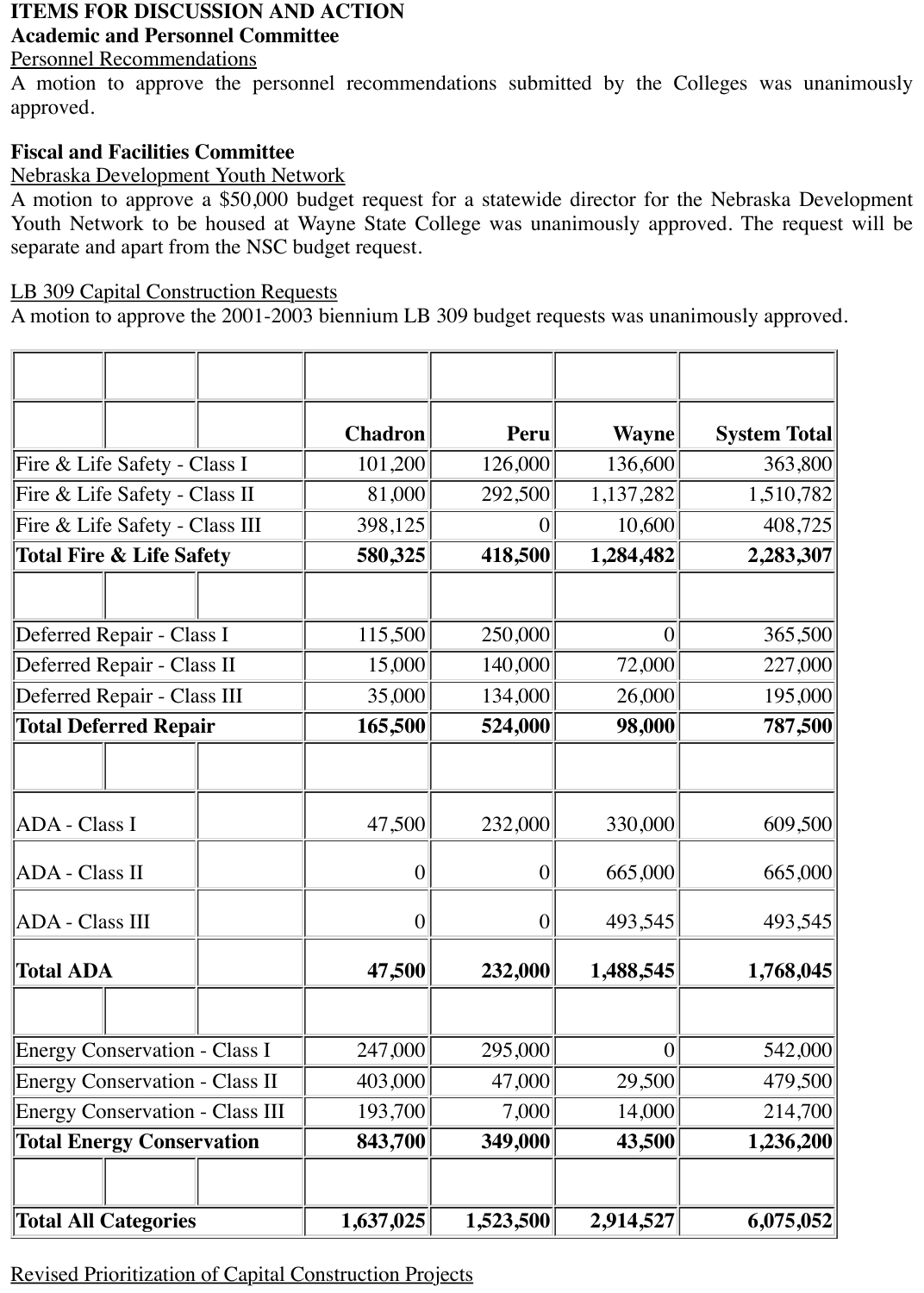A motion to approve the 2001-2003 biennial State College System capital construction budget request priority listing to include the LB 309 categories and other approved requests was unanimously approved.

## **NEBRASKA STATE COLLEGE SYSTEM 2001-2003 BIENNIUM CAPITAL CONSTRUCTION REQUEST PRIORITIZATION**

|                                                         |                               | <b>FY01</b> | <b>FY02</b> |
|---------------------------------------------------------|-------------------------------|-------------|-------------|
| Fire/Life Safety – Class I                              |                               | 363,800     |             |
| Deferred Repair - Class I                               |                               | 365,500     |             |
| $ADA - Class I$                                         |                               | 609,500     |             |
| PSC – Complete Library/Old Gym                          |                               | 1,562,343   |             |
| $CSC - Admin. Bldg. Renovation$                         |                               | 4,478,849   |             |
| WSC – Paving Project                                    |                               | 500,000     |             |
| System – Planning Funds/Audits                          |                               | 100,000     | 50,000      |
| CSC – Intramural Athletic Field                         |                               | 235,000     |             |
| System – Asbestos Inventory/Survey                      |                               | 50,000      |             |
| Fire/Life Safety – Class II                             |                               |             | 1,510,782   |
| Deferred Repair - Class II                              |                               |             | 227,000     |
| ADA - Class II                                          |                               |             | 665,000     |
| Energy Conservation – Class I                           |                               | 542,000     |             |
| Fire/Life Safety – Class III                            |                               |             | 408,725     |
| Deferred Repair – Class III                             |                               |             | 195,000     |
| ADA - Class III                                         |                               |             | 493,545     |
| Energy Conservation – Class II                          |                               |             | 479,500     |
| Energy Conservation – Class III                         |                               |             | 214,700     |
| CSC - Campus-wide Direct Digital<br>Control             |                               |             | 373,750     |
| 2001-2003<br>Total<br><b>Request</b><br><b>Biennium</b> |                               | 8,806,992   | 4,618,002   |
|                                                         | <b>Deficit</b><br><b>FY00</b> |             |             |
| WSC – Energy Plant Construction                         | 3,803,877                     |             |             |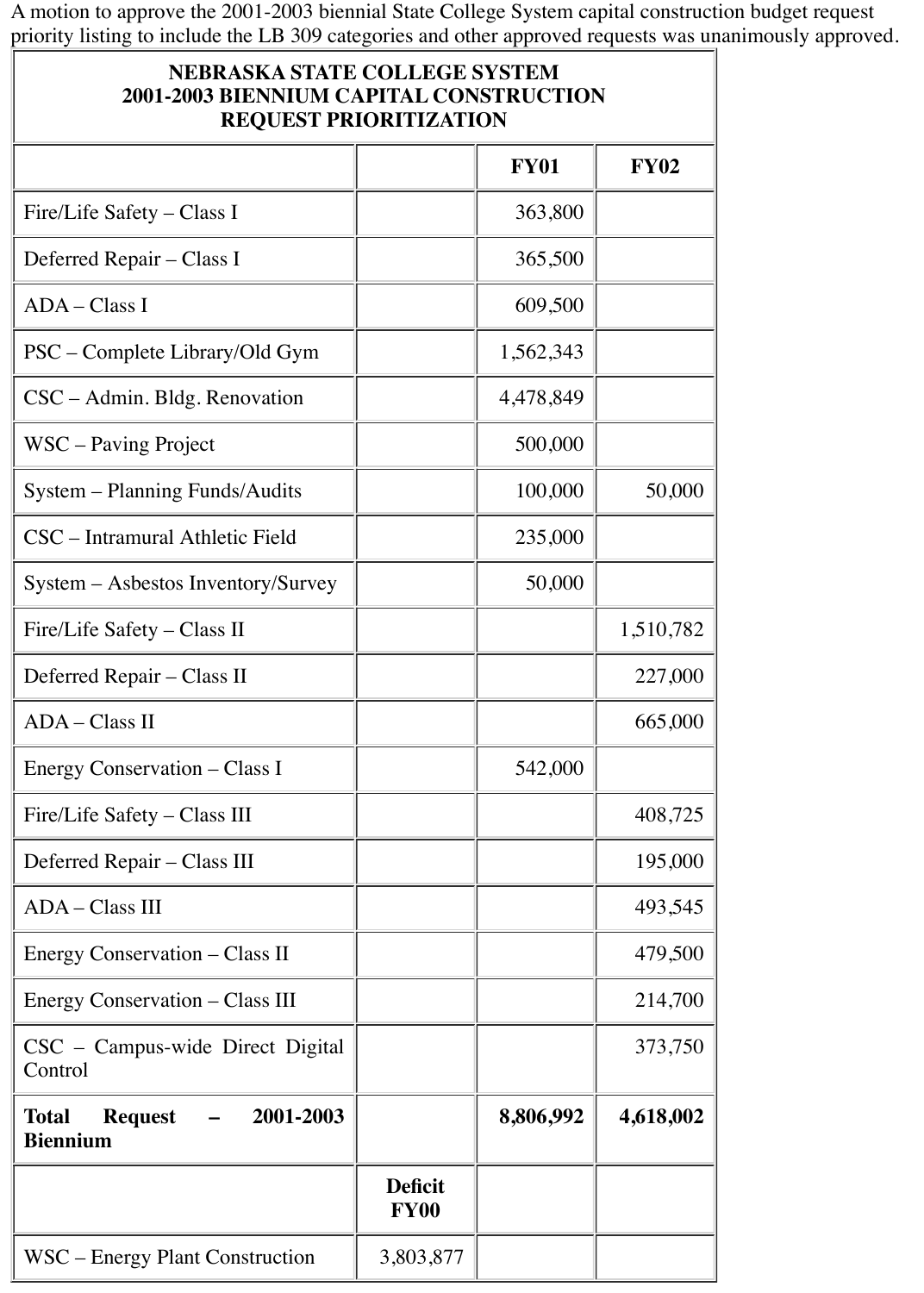### Wayne State College, Power Plant Project Statement Outline

A motion to approve the Wayne State College power plant project statement outline as amended was unanimously approved, after a discussion of projected costs for building a new power plant as compared to accepting the rate increase offered by Energy Systems.

### Wayne State College, Terrace Hall Substantial Completion Ratification

A motion to ratify the inspection committee's recommendation to accept Wayne State College Terrace Hall as substantially complete was unanimously approved.

### **Contracts**

A motion to approve the following contract submitted by Chadron was unanimously approved: Memorial Hall renovation (\$2,342,855—allocation—Fuller Construction)

## **ITEMS FOR INFORMATION AND DISCUSSION**

### **Academic and Personnel Committee**

Personnel Actions

Personnel actions not requiring Board approval were reported by the Colleges.

### Year-end Personnel Summary

A report on all full and part-time faculty, professional and support staff appointments in the System, as well as all vacant positions that have been budgeted was shared with the Board.

### Preliminary New Program Notification

Instructional programs under consideration by the colleges were reported to the Board and will be forwarded to the Coordinating Commission.

### Geographic Service Regions

New geographic service regions for Peru and Wayne recently approved by the Coordinating Commission were shared with the Board. With these changes, all counties in the state are now within a geographic service area of a State College, in boundaries contiguous to the existing Community College geographic service areas.

### **Fiscal and Facilities Committee**

## Peru State College, Adjustment to Old Gym/Library Request

The Board was informed that the Peru State College 2001-2003 biennial capital construction request for additional funding for the Old Gym/Library project approved at the June Board of Trustees meeting has been increased by \$200,000, bringing the revised request to \$1,562,343.

## Year-end Operating Expenditure Reports

1999-00 year-end operating expenditure reports were provided for information only.

## Year-end Financial Reports

The 1999-00 year-end financial reports were also provided to the Board as information.

## Grant Awards

The following grant award was submitted by Wayne for information. Early Childhood Care and Education (\$20,000—Nebraska Department of Education)

## LB 309 Progress Reports

The colleges submitted progress reports on projects being undertaken on their campuses that are funded by the Building Renewal task Force.

## Capital Construction Reports

The colleges provided progress reports for the following capital construction projects: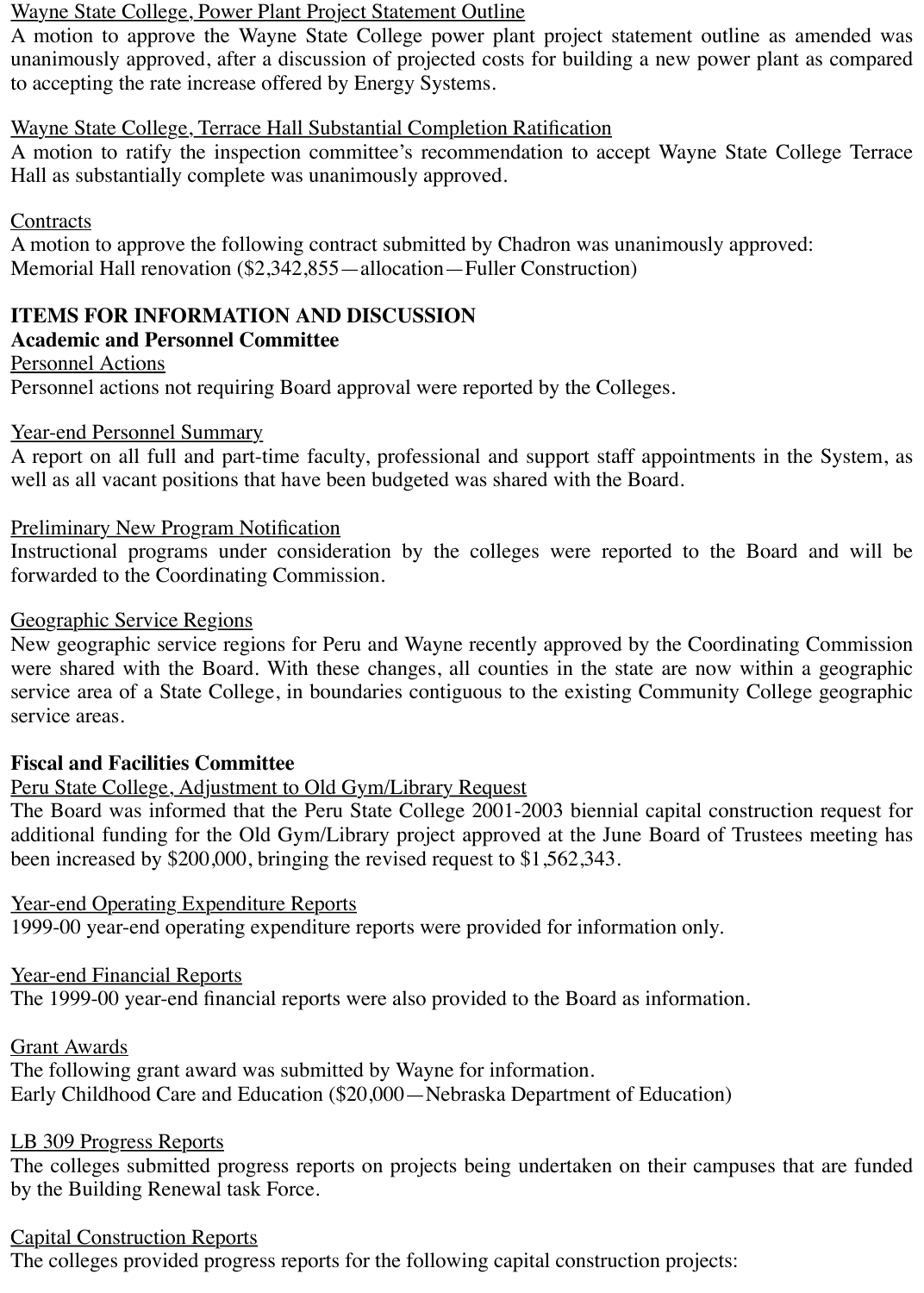#### Chadron State College

- 1. Miller Hall Renovation and Conversion -- final report
- 2. Burkhiser Technology Complex Renovation interim report

## Peru State College

- 1. Campus Services Building Renovation initial report
- 2. Campus Water System Renovation initial report
- 3. Hoyt Science Building Renovation initial report
- 4. Centennial Complex Renovation initial report
- 5. T.J. Majors Renovation initial report

## Wayne State College

- 1. Studio Arts Building Renovation -- interim report
- 2. Connell Hall Renovation -- interim report
- 3. Terrace Hall Renovation interim report

## Contingency Maintenance Progress Reports

The contingency maintenance progress reports were provided to the Board for information only.

## **Contracts**

The following contracts were reported by Peru State College: Wheeler Sidewalk (\$25,516—LB 309 funds—Rogge Davis) Theater Niches / Loft / Exterior Modifications (\$26,601—LB 309 funds—Rogge Davis) Hoyt / Campus Services Building (\$48,000—LB 1217 and cash funds—McGill) TJ Majors Third Floor (\$5,656—cash funds—Fiscus Construction) TJ Majors Third Floor (\$2,871—cash funds—Fiscus Construction) TJ Majors Third Floor (\$6,656—cash funds—Fiscus Construction) Library Building (\$14,670—Clark Enersen Partners) Wheeler Sidewalk and Storm Drainage Repair (\$965—LB 309 funds—Clark Enersen Partners) Theater Exterior Modifications (\$1,115—LB 309 funds—Clark Enersen Partners)

## Change Orders

The following change orders were reported for Board information:

Peru State College Centennial Complex:

#3--oak enclosures (\$17,090—BANS—Rogge Davis)

- #4—labor to install wall covering (\$16,124—BANS—Rogge Davis)
- #5—framing and drywall (\$12,876—BANS—Rogge Davis)
- #6—kitchen cabinets and countertops (\$19,532—BANS—Rogge Davis)

Wayne State College Terrace Hall:

#4—kitchen cabinets and piping changes (\$9,950—revenue bond surplus funds—Sioux Contractors, Inc.)

#5—Light fixture changes and insulation to cover exposed piping (\$9,930—revenue bond surplus funds—Sioux Contractors, Inc.)

Campus Physical Plant Status Reports

The colleges provided physical plant status reports to the Board for information purposes.

Year-end Revenue Bond Operating Expenditure Reports The colleges provided expenditure reports for the 1999-00 fiscal year for information.

## **Miscellaneous Items**